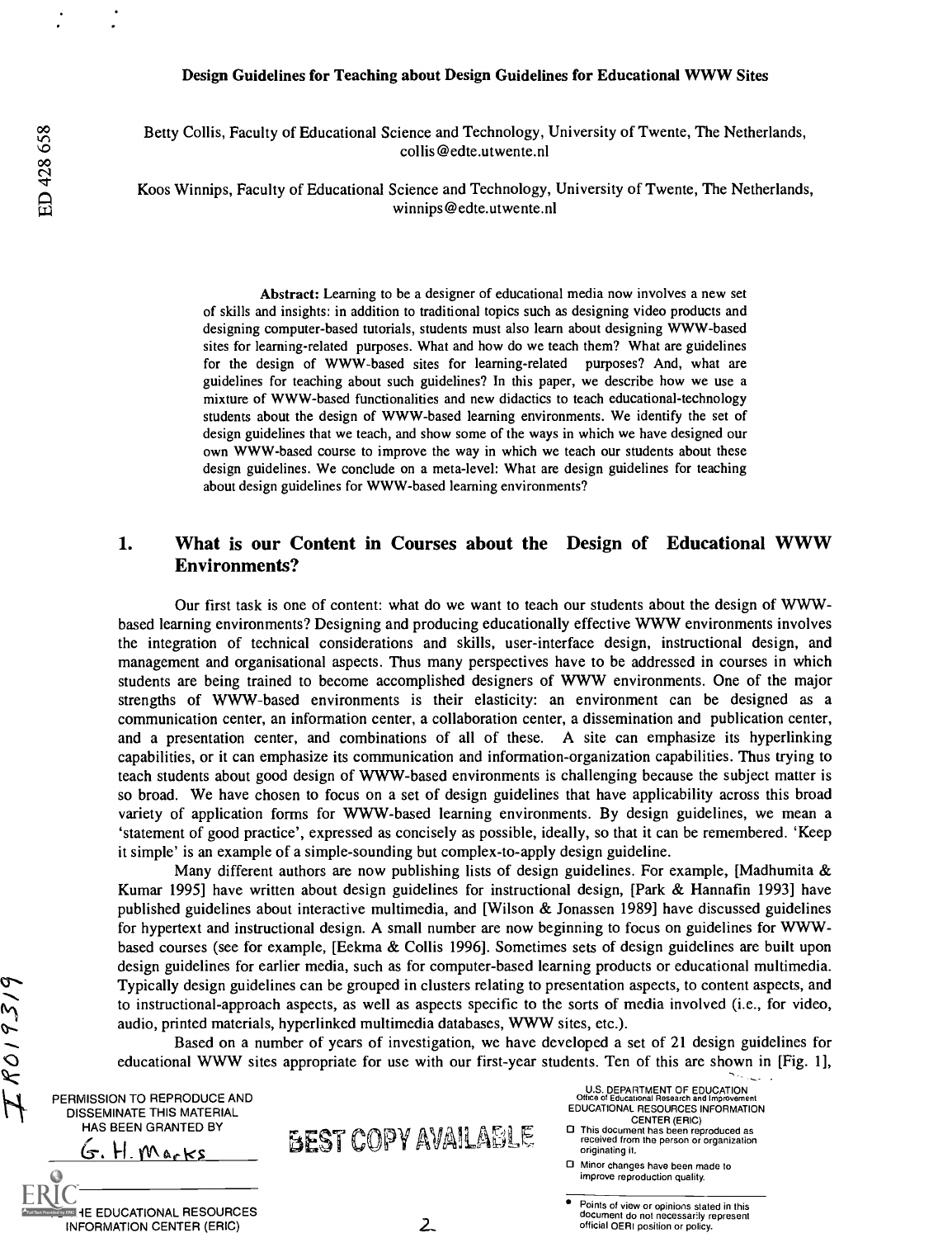organized according to level of abstraction. These guidelines are continually evolving; we fully acknowledge their incompleteness and occasional overlap. The complete set can be seen at the URL in [Fig. 1].

| Netscape: All Guidelines at Once |                                                                                                                                                                                                                                                                                                   |                                                                                                                                                                                                                                |                                                                                                                                                                                                                                                                                   |  |
|----------------------------------|---------------------------------------------------------------------------------------------------------------------------------------------------------------------------------------------------------------------------------------------------------------------------------------------------|--------------------------------------------------------------------------------------------------------------------------------------------------------------------------------------------------------------------------------|-----------------------------------------------------------------------------------------------------------------------------------------------------------------------------------------------------------------------------------------------------------------------------------|--|
|                                  |                                                                                                                                                                                                                                                                                                   | Location: // http://www.to.utwente.nl/ism/ism1-97/wwwproj/studyctr/AllinOne.htm                                                                                                                                                |                                                                                                                                                                                                                                                                                   |  |
| लियनगर                           |                                                                                                                                                                                                                                                                                                   |                                                                                                                                                                                                                                |                                                                                                                                                                                                                                                                                   |  |
|                                  |                                                                                                                                                                                                                                                                                                   |                                                                                                                                                                                                                                |                                                                                                                                                                                                                                                                                   |  |
| Topic                            | Simple                                                                                                                                                                                                                                                                                            | Intermediate                                                                                                                                                                                                                   | <b>Advanced</b>                                                                                                                                                                                                                                                                   |  |
| General                          |                                                                                                                                                                                                                                                                                                   |                                                                                                                                                                                                                                | 6. The WWW is a<br>learning environment<br>that can be made flexible.<br>Use this fact.                                                                                                                                                                                           |  |
|                                  |                                                                                                                                                                                                                                                                                                   |                                                                                                                                                                                                                                | 9. Keep it simple                                                                                                                                                                                                                                                                 |  |
|                                  |                                                                                                                                                                                                                                                                                                   |                                                                                                                                                                                                                                | 10. Be consistent                                                                                                                                                                                                                                                                 |  |
| Content                          | 4. The reader should<br>be able to get in<br>contact with persons.<br>when appropriate,<br>directly through the<br>WWW page.                                                                                                                                                                      | 5. Design your web page<br>not only for one way<br>transmission of<br>information. The www is<br>also a good tool for<br>communication. So, try to<br>incorporate some means of<br>communication such as a<br>discussion room. | 1. The content of a site<br>should be appropriate for<br>its intended users.<br>"Appropriate" relates to<br>not only the material<br>itself, but also the way in<br>which it is expressed.                                                                                        |  |
| Navigation                       | 13. Place<br>navigational buttons<br>on the same location<br>on the screen<br>throughout a<br>program, so that the<br>user can always find<br>them in the same<br>place.<br>18. Do not confuse<br>the user by putting<br>more than 7<br>(navigational) icons<br>on a page. The<br>roforrad numbor | 2. Make sure the users have<br>a good overview of the<br>structure of a site, so that<br>they can easily find their<br>way to what they want.                                                                                  | 16. The user<br>automatically generates a<br>mental model of a Web<br>site. The user<br>should be helped to make<br>this model a structured<br>one, by adding<br>functional<br>and graphic continuity<br>between the various<br>components and<br>subsections of the Web<br>site. |  |

Figure 1: Design guidelines used as content for a course in which first-year educational-technology students learn about the design of educational WWW sites [Collis, Verhagen, & Gervedink Nijhuis, 1996, 1997]

But although it has not been too difficult to find lists of criteria for the design of WWW environments, and to translate those into design guidelines for educational WWW sites, in our own ongoing search of references we have not found any design guidelines for the meta-level: design guidelines for teaching about design guidelines... How do we teach about design guidelines for WWW environments to firstyear students? In this report we will show our approach.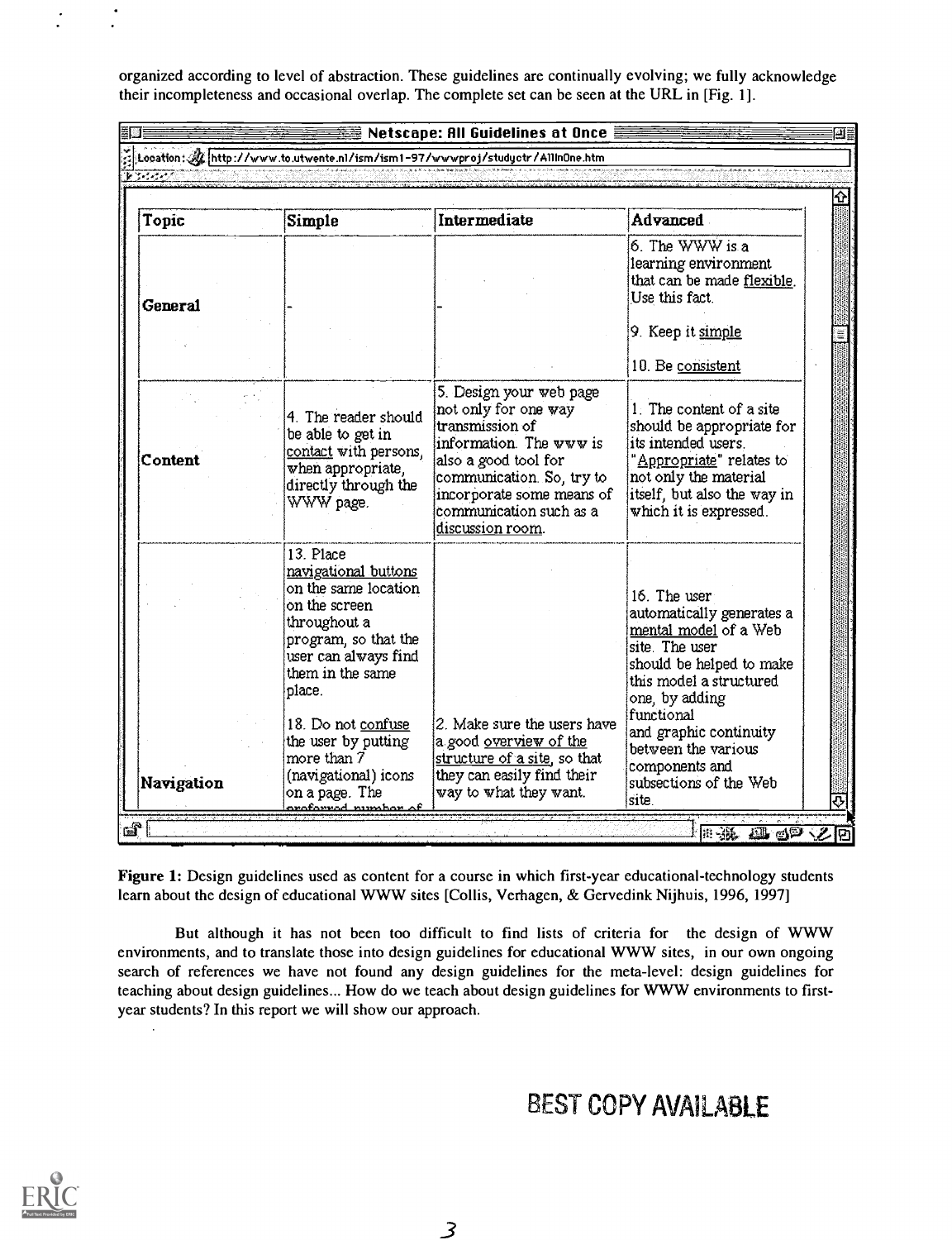### 2. Teaching About Design Guidelines for Educational WWW Environments

The course "ISM-1" is a required subject for first-year students in the Faculty of Educational Science and Technology at the University of Twente ("ISM" are the initials of the department in this faculty that specializes in educational media). Approximately 70 students are enrolled, and the course lasts the entire academic year, divided over three trimesters. During each trimester, the students work in groups to design and produce different types of educational media products, for different purposes. These products include desktop-published print materials, educational videos, and WWW environments that include JavaScript-based interactivity and multimedia resources made by the students themselves (for example, Quicktime movies made by the students and integrated into educationally oriented WWW sites, where questions and answers about the message of the movies are presented via different JavaScript constructions). WWW environments are part of each of the product sets during each trimester, so the students develop in their skill and experience in designing and producing such environments over the year. The course is organized about five traditional lectures per trimester, and these group projects. (For a full description, see [Collis, Verhagen, Gervedink Nijhuis, & Meeuwsen, 1996]. The entire course is supported by an integrated and complex WWW environment, about which much has been written (see for example, [Collis, Andernach, & Van Diepen, 1997]. The course can be visited at http://www.to.utwente.nl/ism/ism1-97/home.htm.

Our main strategy for teaching about the design guidelines is to use them as the way to integrate the theory and the practical aspects of the course. The design guidelines are developed week by week, in our study materials, used to shape the way students look at and evaluate WWW sites made by others, and used as the criteria for the students' own design work. In addition, and perhaps most powerful in terms of student motivation, the design guidelines developed in the theory part of the course are the basis for the mark given to the students when evaluating the WWW sites they produce themselves in the projects. [Fig. 2] shows a typical study page for a design guideline, including a link to an external site that illustrates the guideline in practice.



Figure 2: An example of study material relating to a particular design guideline.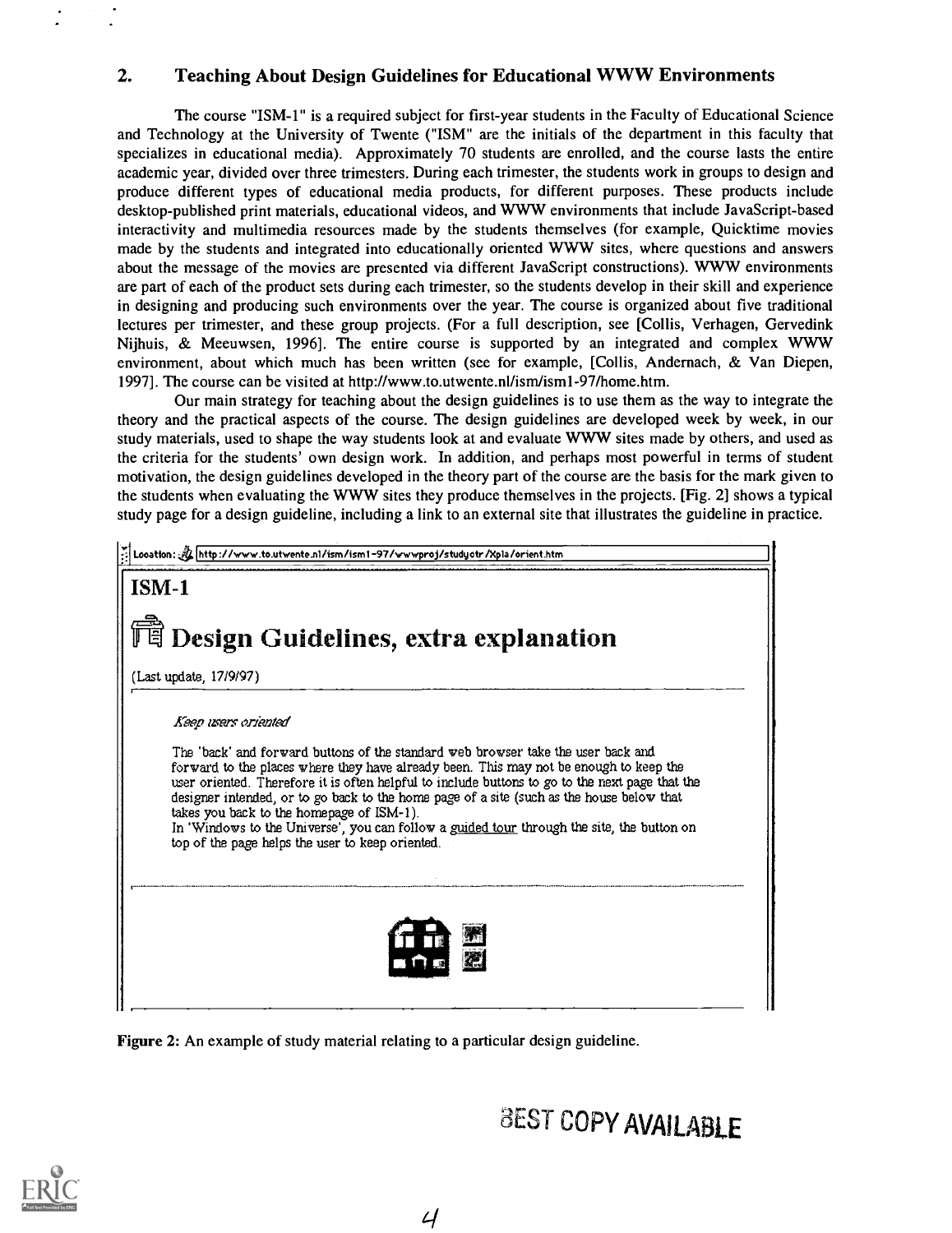[Fig. 3] Shows one of the on-line exercises that students do after each week's study about design guidelines.

| Location: 4 http://utto212.to.utwente.nl/week40/q40.htm                                                                                                                                                                                                                                     |  |  |  |  |
|---------------------------------------------------------------------------------------------------------------------------------------------------------------------------------------------------------------------------------------------------------------------------------------------|--|--|--|--|
| Questions to submit                                                                                                                                                                                                                                                                         |  |  |  |  |
| To answer the questions, type your name, your email address, a subject, and your message text. Once<br>complete, press the "Submit" button. If you want to start over, press the "Clear" button to erase all the<br>fields. You may answer in dutch or in english, whatever suits you best. |  |  |  |  |
| Your full name:                                                                                                                                                                                                                                                                             |  |  |  |  |
| Your group number:                                                                                                                                                                                                                                                                          |  |  |  |  |
| Your e-mail address                                                                                                                                                                                                                                                                         |  |  |  |  |
| Question 1. Please name one of the guidelines of this week and describe how you want to use it for your<br>own WWW site.                                                                                                                                                                    |  |  |  |  |
| Guideline:                                                                                                                                                                                                                                                                                  |  |  |  |  |
| I⇔I ™I≋                                                                                                                                                                                                                                                                                     |  |  |  |  |
| How I will use this on my WWW site:                                                                                                                                                                                                                                                         |  |  |  |  |
|                                                                                                                                                                                                                                                                                             |  |  |  |  |
|                                                                                                                                                                                                                                                                                             |  |  |  |  |

Figure 3: A typical on line exercise.

Parallel to this, the students apply the design guidelines in their own work. They do this by using them as the criteria by which they evaluate their own group's site, the criteria for peer review of the sites of the other groups, as criteria for the on-going and final evaluations of their sites by the course team, and as the basis of the final presentation and reflection that they must do about their work. [Fig. 4] shows a part of the results of self-evaluation.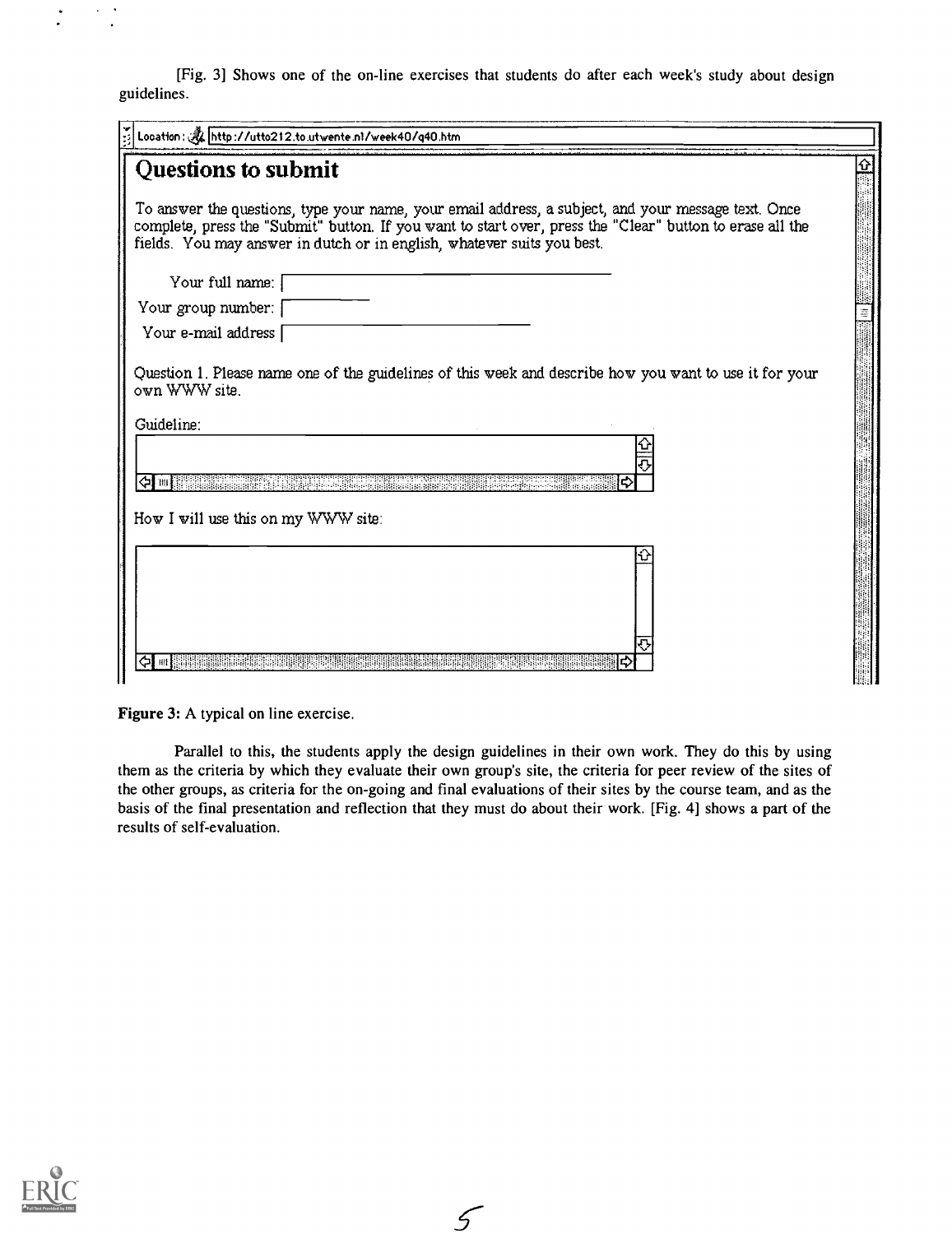# Our site is a good example of:

10: Place navigational buttons on the same location on the screen throughout a program, so that the user can alvays find them in the same place.

#### Because:

De knoppen staan steeds op een rij onderaan de pagina en zijn dus altijd op dezelfde plek terug te vinden.

13: The user automatically generates a mental model of the web site......

#### Because:

Door de pagina's allemaal dezelfde kleur als de knoppen te geven weet de gebruiker vaar hijkij zit. De pagina's zijn ook op soortgelijke vijze vorm gegeven vat het geheel ook consistent m akt, zodat er gemakkelijker een mentaal beeld te vormen is.

Figure 4: A part of the results of self-evaluation in which guidelines are used.

# 3. Issues Relating to Teaching about Design Guidelines

Although we have made significant progress in developing our instructional strategies for teaching first-year students about design guidelines for educational WWW environments, we are still concerned about a number of aspects and are carrying out research to investigate further how to design WWW environments to better support good teaching and learning about design guidelines for WWW-based learning resources [Winnips 1997]. Key among these concerns are:

1. How can our content in terms of the choice and wording of the design guidelines be improved?

- 2. How can we measure the students' growth in understanding about these design guidelines? (The students have indicated that the guidelines are so clear and sensible, that they can come to "know them" without much effort. How do we indicate levels of wisdom and insight in terms of applying a guideline such as "Keep it simple?" to the design of a WWW environment?
- 3. How can we measure the impact of our own teaching strategies on this growth? In particular, how can we design and use our course WWW site as a powerful learning environment relating to these design guidelines?
- 4. How can we most effectively scaffold [Jonassen 1996] the students in the application of the design guidelines? How can scaffolding procedures be designed as part of our WWW-based course environment? How can we measure the impact of the different forms of scaffolding we are trying to use in our course?
- 5. Looking at the problem from the course designers' perspective: how do we design a WWW-based resource to help students learn design guidelines for WWW-based resources?
- 6.Finally, from an instructor's perspective, what are design guidelines for teaching about design guidelines with the support of WWW environments?

We conclude this paper with a brief reflection on the last question.